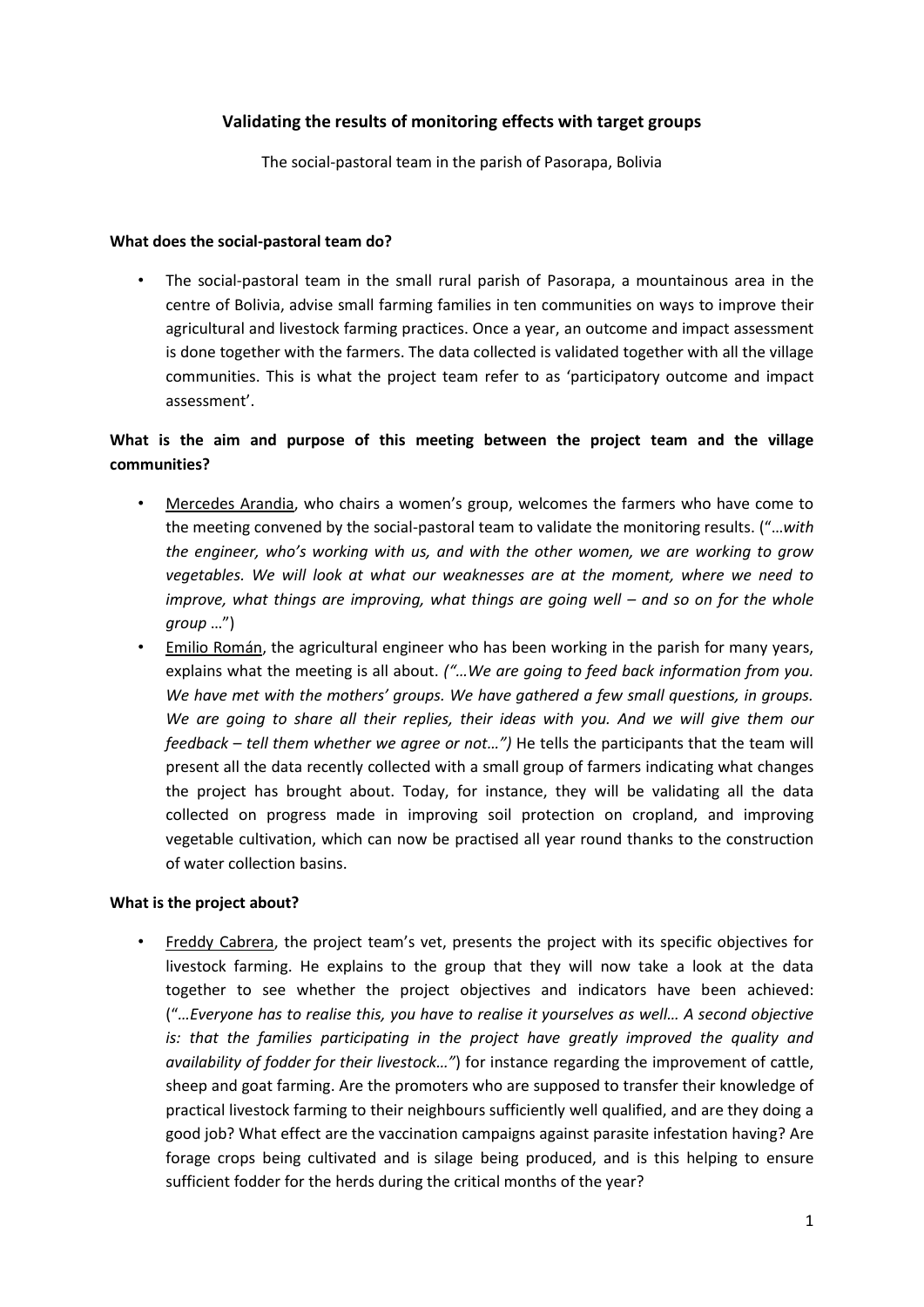## **How does the project team go about performing the monitoring and assessment of effects?**

• Asking all the families about project progress on a regular basis would be too much, says Emilio Cabrera, as he explains why the project team has decided on a random sample. What does this mean? A small number of families from both project areas have been selected to study the progress made in achieving the planned effects at regular intervals. ("*So we have the 5 families we have been visiting: in Arquequeos, in Pasola, in Palmasola, here in Zanjos and in Rudapampa, at Don Pedro Lorenzo's. And these fields have been monitored – we have been keeping an eye on them."*) Today's meeting, he explains, will involve jointly assessing how much the topsoil in the fields has improved as a result of the soil protection measures. He also explains how the area improved in individual fields was measured. And he reports that the yields of the main crops were recorded during the harvesting season, and infestation with fungus and other diseases monitored. They also want to find out how satisfied the population are with the work, and how the various activities are affecting income. To ensure that these data are comparable, the project team also recorded baseline values before the project was launched.

#### **Lively group discussions**

- After this introduction and presentation of the monitoring results by the project team, two groups of men and one group of women are formed. Each group is given three questions with which to analyse the results presented:
	- What do you think about the results presented?
	- What do you see differently?
	- What other effects have you observed?
- The issue of surface soil improvement leads to prolonged debates among the farmers. One representative of the village union questions the anticipated effects of the soil protection measures, and calls on the others to justify themselves. The farmers are having a heated debate about the monitoring results. The women concentrate on analysing progress and challenges in vegetable cultivation. They are analysing their subjective perceptions.

## **Presenting and debating the results in plenary**

• Once the group discussions are finished, the participants present their results in plenary. The first 'men's group', represented by Lorenzo Picon, present their results. Questions are asked and critical feedback is provided in the plenary. "*What are we agreed on? Why? Was there any technical assistance? This means, friends, that we have received support from Emilio, the engineer, and Dr. Fredy. This is what this technical part refers to. There are a few small things we haven't agreed on, for example last time, with the engineer, when we did the measuring, we noted how the land was being used. With such a slope, a lot gets carried right down. So it means we would be sharing these 15 cms, the 7.50 cms above increases, and the 7.50 cms below is really steep terrain. On lands that are not so steep, there would be little increase above and there would be less wear and tear below. This means that when planting potatoes, there is far more handling of the soil …")*